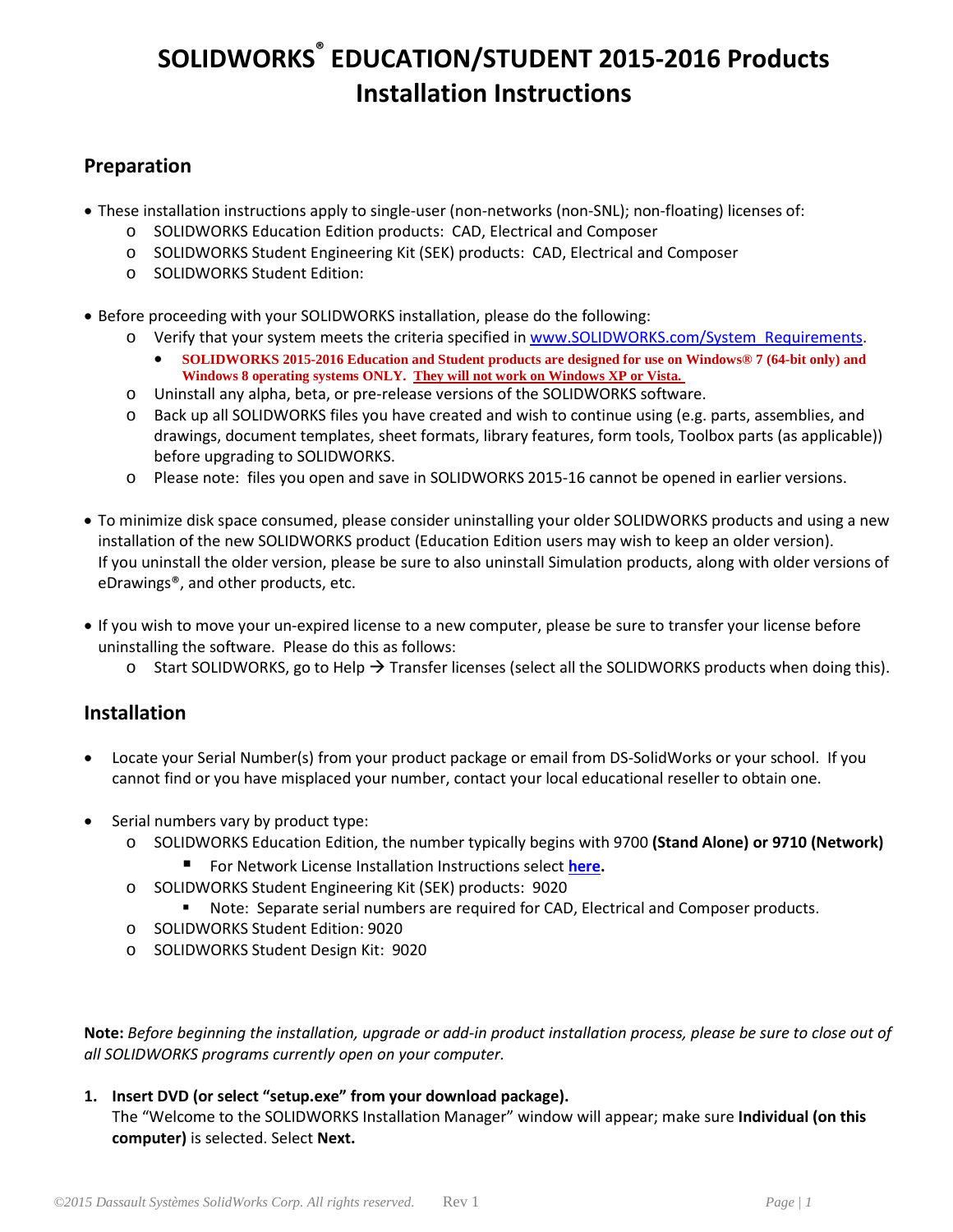

2. **Enter** your 24 digit **serial number(s) that you have received**. Select **Next.**



*Note: After you select Next, a screen will appear indicating that it is searching for internet and checking serial number.* 

3. Once "Connecting to SOLIDWORKS" is complete, a Summary page will appear. It will display the products that are about to be installed and will provide a location to where the products will be installed. We recommend not changing this location. Select **Install Now** to continue.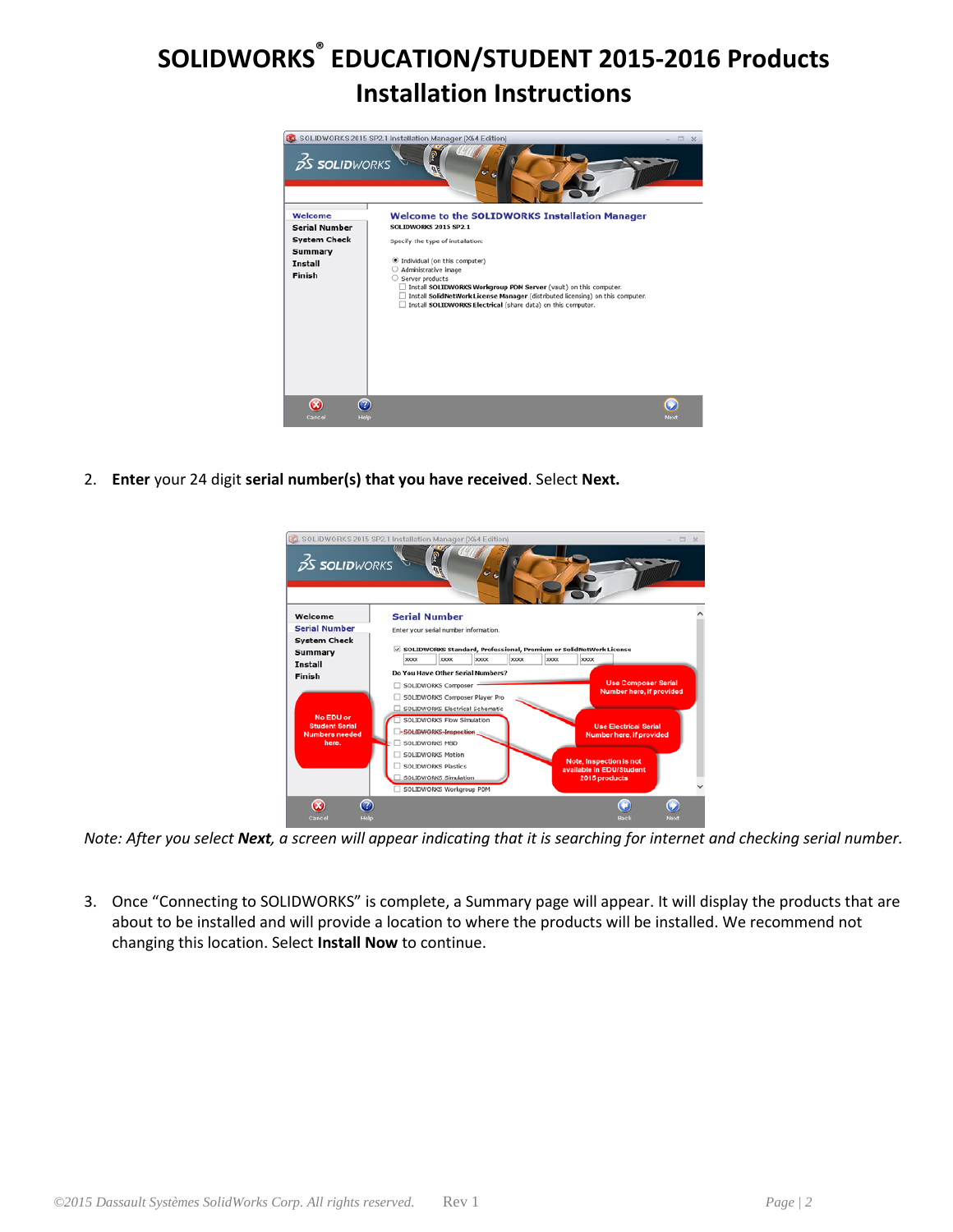

Optional: if you have purchased a license for a SOLIDWORKS Electrical products and have entered a serial number (separate Serial Number for certain Student products only) you will also see the following information (default selections shown).